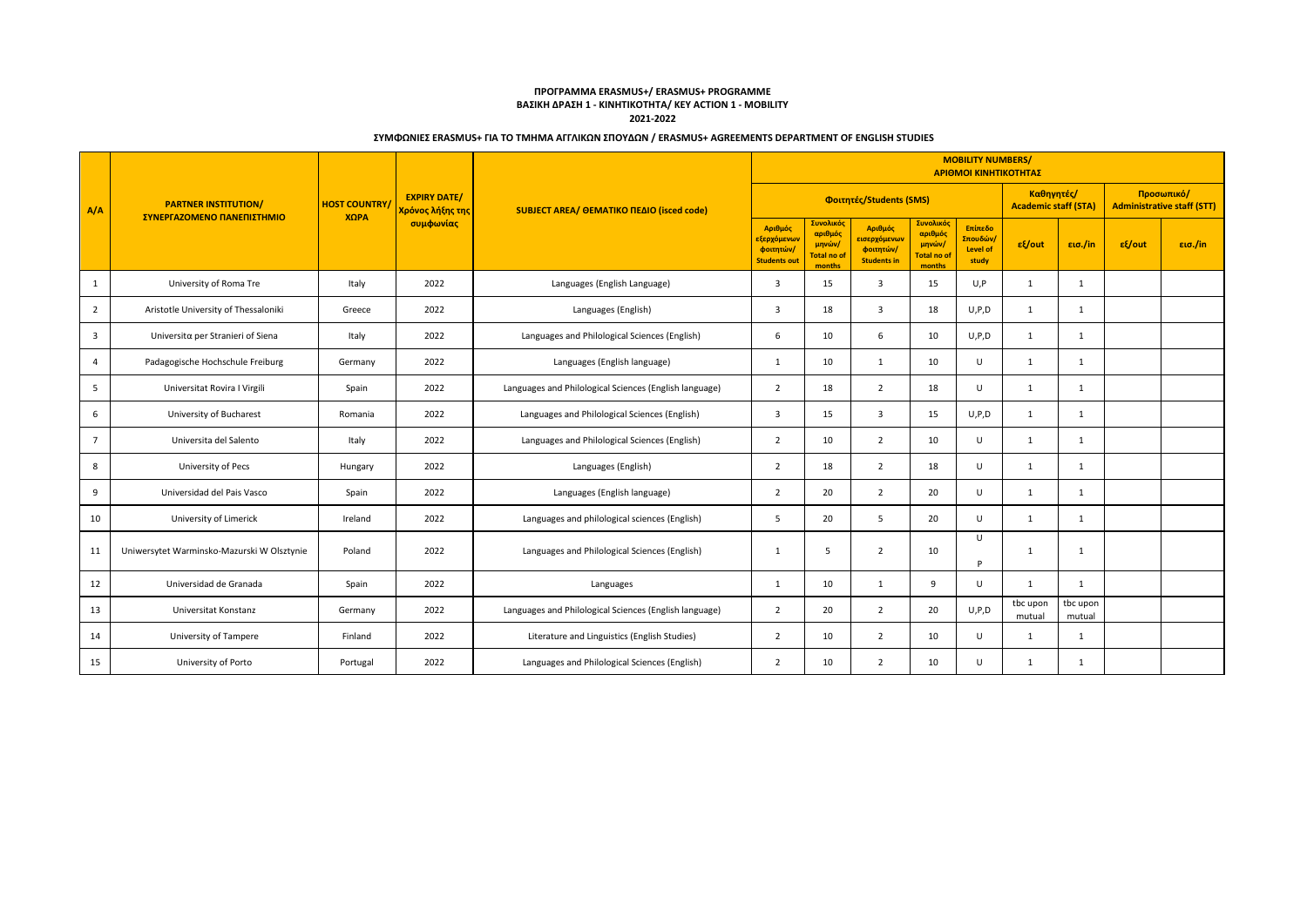|     |                                                           |                             |                                                      |                                                        | <b>MOBILITY NUMBERS/</b><br>ΑΡΙΘΜΟΙ ΚΙΝΗΤΙΚΟΤΗΤΑΣ                       |                                                         |                                                            |                                                         |                                                        |                                           |              |                                                 |         |  |  |
|-----|-----------------------------------------------------------|-----------------------------|------------------------------------------------------|--------------------------------------------------------|-------------------------------------------------------------------------|---------------------------------------------------------|------------------------------------------------------------|---------------------------------------------------------|--------------------------------------------------------|-------------------------------------------|--------------|-------------------------------------------------|---------|--|--|
| A/A | <b>PARTNER INSTITUTION/</b><br>ΣΥΝΕΡΓΑΖΟΜΕΝΟ ΠΑΝΕΠΙΣΤΗΜΙΟ | <b>HOST COUNTRY</b><br>ΧΩΡΑ | <b>EXPIRY DATE/</b><br>Χρόνος λήξης της<br>συμφωνίας | SUBJECT AREA/ OEMATIKO ΠΕΔΙΟ (isced code)              |                                                                         |                                                         | Φοιτητές/Students (SMS)                                    |                                                         |                                                        | Καθηγητές/<br><b>Academic staff (STA)</b> |              | Προσωπικό/<br><b>Administrative staff (STT)</b> |         |  |  |
|     |                                                           |                             |                                                      |                                                        | Αριθμός<br><mark>εξερχόμενων</mark><br>φοιτητών/<br><b>Students out</b> | Συνολικός<br>αριθμός<br>μηνών/<br>Total no of<br>months | Αριθμός<br>εισερχόμενων<br>φοιτητών/<br><b>Students in</b> | Συνολικός<br>αριθμός<br>μηνών/<br>Total no of<br>months | Επίπεδο<br><mark>Σπουδών</mark> ,<br>Level of<br>study | $ε$ {/out                                 | εισ./in      | εξ/out                                          | εισ./in |  |  |
| 16  | Universitat de Barcelona                                  | Spain                       | 2022                                                 | Languages and Philological Sciences (English studies)  | $\mathbf{1}$                                                            | 10                                                      | 1                                                          | 10                                                      | $\mathbf{U}$                                           | $\mathbf{1}$                              | $\mathbf{1}$ |                                                 |         |  |  |
| 17  | Pedagogical University of Cracow                          | Poland                      | 2022                                                 | Languages (English Studies)                            | $\overline{2}$                                                          | 10                                                      | $\overline{2}$                                             | 10                                                      | U, P                                                   | $\mathbf{1}$                              | 1            |                                                 |         |  |  |
| 18  | Universidad de Castilla-La Mancha                         | Spain                       | 2022                                                 | Languages and Philological Sciences (English language) | 3                                                                       | 18                                                      | $\overline{2}$                                             | 18                                                      | $\cup$                                                 | $\mathbf{1}$                              | 1            |                                                 |         |  |  |
| 19  | University of Wrocklaw                                    | Poland                      | 2022                                                 | Foreign Languages (English)                            | $\overline{2}$                                                          | 20                                                      | $\overline{2}$                                             | 20                                                      | U, P                                                   | $\mathbf{1}$                              | 1            |                                                 |         |  |  |
| 20  | Justus Liebig Universitat Giessen                         | Germany                     | 2022                                                 | Languages and Philological Sciences (English language) | $\overline{2}$                                                          | 20                                                      | 2                                                          | 20                                                      | U.P                                                    | $\mathbf{1}$                              | 1            |                                                 |         |  |  |
| 21  | Padagogische Hochschule Heidelberg                        | Germany                     | 2022                                                 | Languages (English studies)                            |                                                                         |                                                         |                                                            |                                                         |                                                        | $\mathbf{1}$                              | $\mathbf{1}$ |                                                 |         |  |  |
| 22  | <b>Vytautas Magnus University</b>                         | Lithuania                   | 2022                                                 | Languages and Philological Sciences (English)          | $\overline{2}$                                                          | 20                                                      | $\overline{2}$                                             | 20                                                      | $\cup$                                                 | 1                                         | 1            |                                                 |         |  |  |
| 23  | Universite de Cergy-Pontoise                              | France                      | 2022                                                 | Languages and Philological Sciences (English language) | $\overline{4}$                                                          | 40                                                      | $\overline{a}$                                             | 40                                                      | U, P                                                   | 1                                         | 1            |                                                 |         |  |  |
| 24  | Universite de Caen Basse-Normandie                        | France                      | 2022                                                 | Languages and Philological Sciences (English language) | 3                                                                       | 27                                                      | $\overline{3}$                                             | 27                                                      | U.P                                                    | 1                                         | 1            |                                                 |         |  |  |
| 25  | Elliniko Anikto Panepistimio (HOU)                        | Greece                      | 2022                                                 | Languages (English studies)                            | $\mathbf{1}$                                                            | 10                                                      | 1                                                          | 10                                                      | P.D                                                    | 1                                         | $\mathbf{1}$ |                                                 |         |  |  |
| 26  | Universytet Opolski                                       | Poland                      | 2022                                                 | Languages and Philological Sciences (English)          | $\overline{4}$                                                          | 20                                                      | $\overline{4}$                                             | 20                                                      | U, P, D                                                | 1                                         | 1            |                                                 |         |  |  |
| 27  | University of Eotvos Lorand                               | Hungary                     | 2022                                                 | Language and Philolgical Sciences (English language)   | $\overline{2}$                                                          | 20                                                      | $\overline{2}$                                             | 20                                                      | U, P                                                   | $\mathbf{1}$                              | 1            |                                                 |         |  |  |
| 28  | University of Leeds                                       | UK                          | 2022                                                 | Languages and Philological Sciences (English)          | 3                                                                       | 30                                                      | $\overline{3}$                                             | 30                                                      | $\mathbf{U}$                                           | 1                                         | 1            |                                                 |         |  |  |
| 29  | Universidad De Jaen                                       | Spain                       | 2022                                                 | Foreign languages                                      | $\overline{2}$                                                          | 20                                                      | $\overline{2}$                                             | 20                                                      | U, P, D                                                | 1                                         | 1            |                                                 |         |  |  |
| 30  | University of Hradec Kralove                              | Czech Republid              | 2022                                                 | Languages (English Language)                           | $\mathbf{1}$                                                            | 5                                                       | 1                                                          | -5                                                      | U.P                                                    | 1                                         | 1            |                                                 |         |  |  |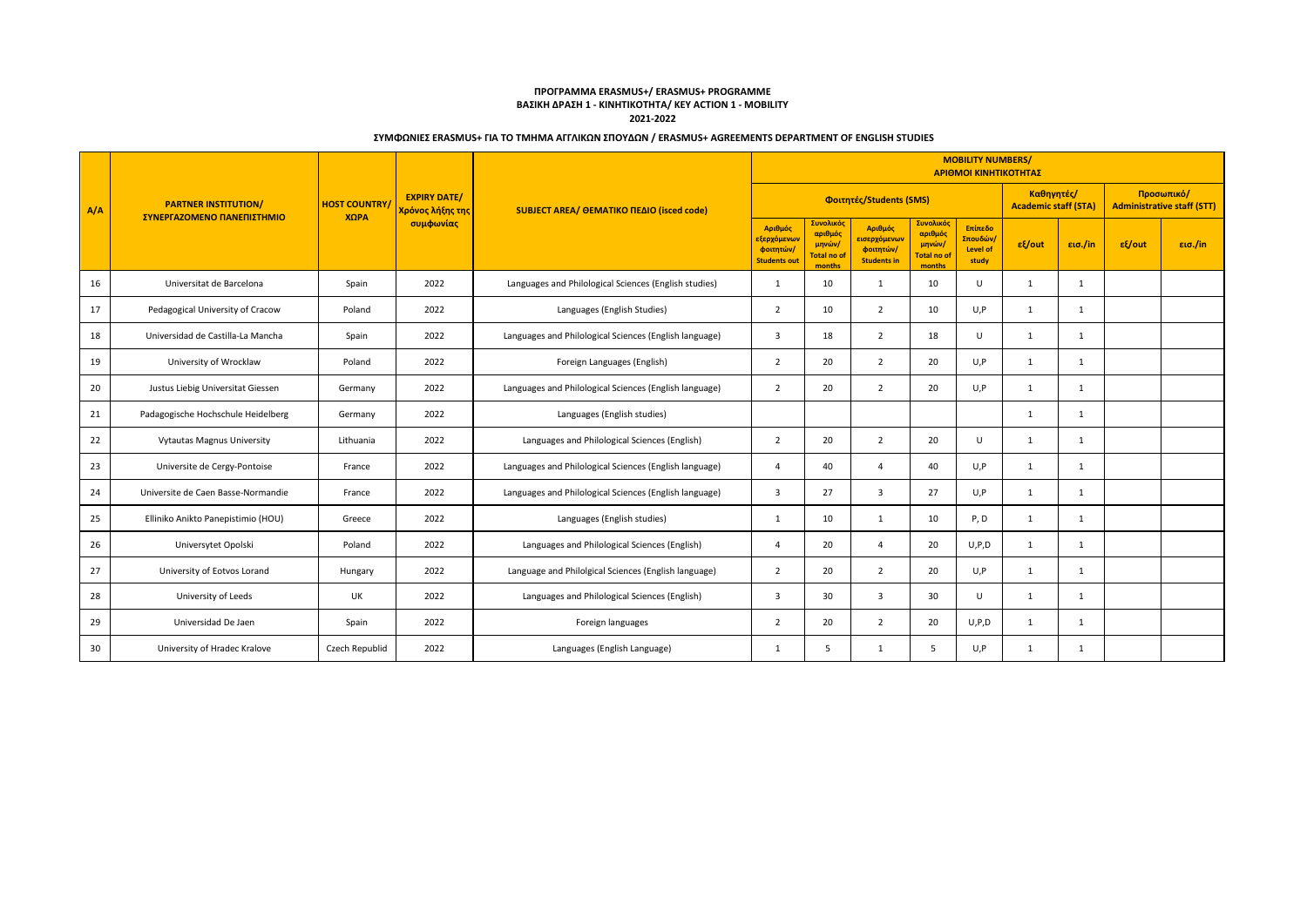|     |                                                           |                              |                                         |                                                        | <b>MOBILITY NUMBERS/</b><br>ΑΡΙΘΜΟΙ ΚΙΝΗΤΙΚΟΤΗΤΑΣ                       |                                                         |                                                            |                                                         |                                                        |                                           |                |                                                 |         |  |  |
|-----|-----------------------------------------------------------|------------------------------|-----------------------------------------|--------------------------------------------------------|-------------------------------------------------------------------------|---------------------------------------------------------|------------------------------------------------------------|---------------------------------------------------------|--------------------------------------------------------|-------------------------------------------|----------------|-------------------------------------------------|---------|--|--|
| A/A | <b>PARTNER INSTITUTION/</b><br>ΣΥΝΕΡΓΑΖΟΜΕΝΟ ΠΑΝΕΠΙΣΤΗΜΙΟ | <b>HOST COUNTRY/</b><br>ΧΩΡΑ | <b>EXPIRY DATE/</b><br>Χρόνος λήξης της | SUBJECT AREA/ OEMATIKO ΠΕΔΙΟ (isced code)              |                                                                         |                                                         | Φοιτητές/Students (SMS)                                    |                                                         |                                                        | Καθηγητές/<br><b>Academic staff (STA)</b> |                | Προσωπικό/<br><b>Administrative staff (STT)</b> |         |  |  |
|     |                                                           |                              | συμφωνίας                               |                                                        | Αριθμός<br><mark>εξερχόμενων</mark><br>φοιτητών/<br><b>Students out</b> | Συνολικός<br>αριθμός<br>μηνών/<br>Total no of<br>months | Αριθμός<br>εισερχόμενων<br>φοιτητών/<br><b>Students in</b> | Συνολικός<br>αριθμός<br>μηνών/<br>Total no of<br>months | Επίπεδο<br><mark>Σπουδών</mark> ,<br>Level of<br>study | $ε$ {/out                                 | εισ./in        | εξ/out                                          | εισ./in |  |  |
| 31  | University Pablo de Olavide                               | Spain                        | 2022                                    | Languages and Philological Sciences (English language) | $\overline{3}$                                                          | 30                                                      | $\overline{3}$                                             | 27                                                      | U, P                                                   | $\mathbf{1}$                              | $\mathbf{1}$   |                                                 |         |  |  |
| 32  | University of Jyvaskyla                                   | Finland                      | 2022                                    | Languages and Philological Sciences (English Language) | $\overline{2}$                                                          | 10                                                      | $\overline{2}$                                             | 10                                                      | D                                                      | $\overline{2}$                            | $\overline{2}$ |                                                 |         |  |  |
| 33  | Otto-Friedrich-Universitat Bamberg                        | Germany                      | 2022                                    | Languages and Philological Sciences (English language) | $\overline{2}$                                                          | 20                                                      | $\overline{2}$                                             | 20                                                      | U.P                                                    | 1                                         | 1              |                                                 |         |  |  |
| 34  | Universite de Liege                                       | Belgium                      | 2022                                    | Languages (English)                                    | $\overline{4}$                                                          | 20                                                      | $\overline{a}$                                             | 20                                                      | U, P                                                   | $\mathbf{1}$                              | 1              |                                                 |         |  |  |
| 35  | University of Malaga                                      | Spain                        | 2022                                    | Languages and Philological Sciences (English language) | $\overline{2}$                                                          | 20                                                      | 2                                                          | 20                                                      | $\cup$                                                 | 1                                         | 1              |                                                 |         |  |  |
| 36  | Universidad de A Coruna                                   | Spain                        | 2022                                    | Foreign languages (English)                            | $\overline{3}$                                                          | 30                                                      | $\overline{3}$                                             | 30                                                      | U, P, D                                                | 1                                         | $\mathbf{1}$   |                                                 |         |  |  |
| 37  | Kaunas University of Technology                           | Lithuania                    | 2022                                    | Languages and Philological Sciences (English)          | $\overline{2}$                                                          | 10                                                      | $\overline{2}$                                             | 10                                                      | U, P                                                   | 1                                         | 1              |                                                 |         |  |  |
| 38  | University of lasi                                        | Romania                      | 2022                                    | Languages (English studies)                            | 3                                                                       | 30                                                      | $\overline{\mathbf{3}}$                                    | 30                                                      | U, P                                                   | 1                                         | 1              |                                                 |         |  |  |
| 39  | University of Bogazici                                    | Turkey                       | 2022                                    | Languages and Philological Sciences (English)          | $\overline{2}$                                                          | 10                                                      | 2                                                          | 10                                                      | U, P, D                                                | 1                                         | 1              |                                                 |         |  |  |
| 40  | University of Cologne                                     | Germany                      | 2022                                    | Languages and Philological Sciences                    | 1<br>1                                                                  | 9<br>9                                                  | 1<br>$\mathbf{1}$                                          | 9<br>$\mathsf{q}$                                       | $\cup$<br><b>D</b>                                     | 1                                         | 1              |                                                 |         |  |  |
| 41  | University of Cagliari                                    | Italy                        | 2022                                    | Languages and Philological Sciences (English)          | $\overline{2}$                                                          | 10                                                      | $\overline{2}$                                             | 10                                                      | U, P, D                                                | 1                                         | 1              |                                                 |         |  |  |
| 42  | University of Lodz                                        | Poland                       | 2022                                    | Languages (English Language)                           | $\overline{2}$                                                          | 10                                                      | $\overline{2}$                                             | 10                                                      | U, P, D                                                | $\overline{2}$                            | $\overline{2}$ |                                                 |         |  |  |
| 43  | Metropolitan University Prague                            | Czech Republic               | 2022                                    | Languages (English)                                    | $\overline{2}$                                                          | 12                                                      | 2                                                          | 12                                                      | U, P                                                   | 1                                         | 1              |                                                 |         |  |  |
| 44  | Vilniaus Universitetas                                    | Lithuania                    | 2022                                    | Languages (English)                                    | $\overline{2}$                                                          | 20                                                      | $\overline{2}$                                             | 20                                                      | U, P, D                                                | 1                                         | 1              |                                                 |         |  |  |
| 45  | University of Malta                                       | Malta                        | 2022                                    | Languages (English)                                    | $\overline{2}$                                                          | 10                                                      | 2                                                          | 10                                                      | U, P, D                                                | 1                                         | 1              |                                                 |         |  |  |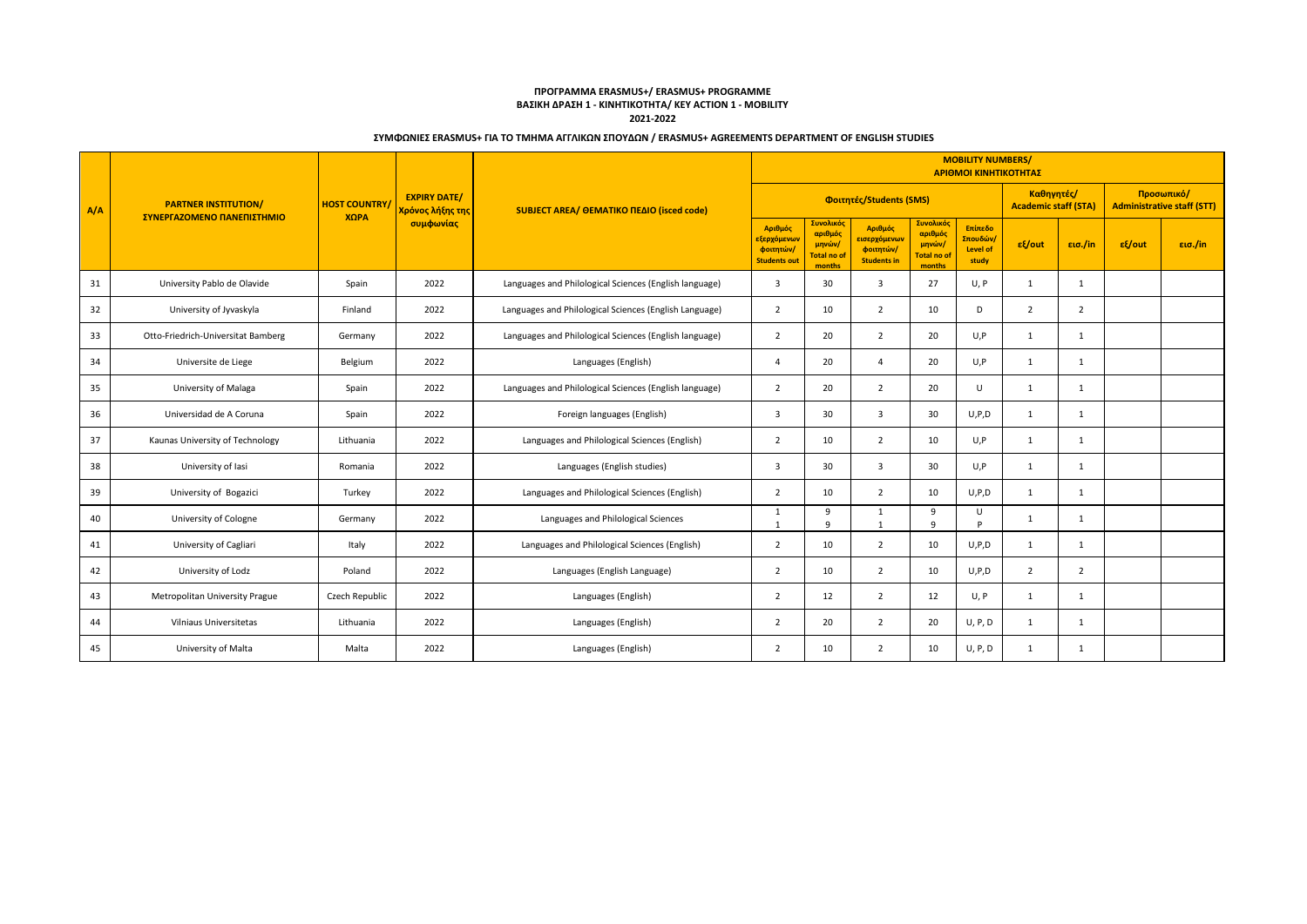|     |                                                                                |                             |                                                      |                                           |                                                            |                                                         |                                                                         |                                                                | <b>MOBILITY NUMBERS/</b><br>ΑΡΙΘΜΟΙ ΚΙΝΗΤΙΚΟΤΗΤΑΣ |                                           |              |                                                 |         |  |  |
|-----|--------------------------------------------------------------------------------|-----------------------------|------------------------------------------------------|-------------------------------------------|------------------------------------------------------------|---------------------------------------------------------|-------------------------------------------------------------------------|----------------------------------------------------------------|---------------------------------------------------|-------------------------------------------|--------------|-------------------------------------------------|---------|--|--|
| A/A | <b>PARTNER INSTITUTION/</b><br>ΣΥΝΕΡΓΑΖΟΜΕΝΟ ΠΑΝΕΠΙΣΤΗΜΙΟ                      | <b>HOST COUNTRY</b><br>XOPA | <b>EXPIRY DATE/</b><br>Χρόνος λήξης της<br>συμφωνίας | SUBJECT AREA/ OEMATIKO ΠΕΔΙΟ (isced code) |                                                            |                                                         | Φοιτητές/Students (SMS)                                                 |                                                                |                                                   | Καθηγητές/<br><b>Academic staff (STA)</b> |              | Προσωπικό/<br><b>Administrative staff (STT)</b> |         |  |  |
|     |                                                                                |                             |                                                      |                                           | Αριθμός<br>εξερχόμενων<br>φοιτητών/<br><b>Students out</b> | Συνολικός<br>αριθμός<br>μηνών/<br>Total no of<br>months | Αριθμός<br><mark>εισερχόμενων</mark><br>φοιτητών/<br><b>Students in</b> | Συνολικός<br>αριθμός<br>μηνών/<br><b>Total no of</b><br>months | Επίπεδο<br>Σπουδών/<br>Level of<br>study          | $\epsilon$ /out                           | εισ./in      | $ε$ {/out                                       | εισ./in |  |  |
| 46  | University of Malta                                                            | Malta                       | 2022                                                 | Languages (English)                       | $\overline{2}$                                             | 10                                                      | 2                                                                       | 10                                                             | U, P, D                                           | $\mathbf{1}$                              | 1            |                                                 |         |  |  |
| 47  | Aarhus University                                                              | Denmark                     | 2022                                                 | Languages (English)                       | $\overline{2}$                                             | 10                                                      | $\overline{2}$                                                          | 10                                                             | $\cup$                                            | 1                                         | 1            |                                                 |         |  |  |
| 48  | National and Kapodistrian University of Athens                                 | Greece                      | 2022                                                 | Languages (English)                       | $\overline{2}$                                             | 12                                                      | $\overline{2}$                                                          | 12                                                             | U, P                                              | 1                                         | 1            |                                                 |         |  |  |
| 49  | Universidad de Alicante                                                        | Spain                       | 2022                                                 | Languages (English)                       | $\overline{2}$                                             | 10                                                      | $\overline{2}$                                                          | 10                                                             | $\cup$                                            | 1                                         | $\mathbf{1}$ |                                                 |         |  |  |
| 50  | University Of Ljubljana                                                        | Slovenia                    | 2022                                                 | Languages (English)                       | 1 or 2                                                     | 10                                                      | 1 or 2                                                                  | 10                                                             | U, P, D                                           | 1                                         | 1            |                                                 |         |  |  |
| 51  | Vrije Universiteit Brussel                                                     | Belgium                     | 2022                                                 | Literature and Linguistics (English)      | $\overline{2}$                                             | 10<br>5                                                 | $\overline{2}$<br>1                                                     | 10<br>.5                                                       | $\mathbf{U}$<br>D                                 | $\mathbf{1}$                              | 1            |                                                 |         |  |  |
| 52  | Universität Passau                                                             | Germany                     | 2022                                                 | Languages (English)                       | $\mathbf{1}$                                               | 5                                                       | $\mathbf{1}$                                                            | .5                                                             | U, P, D                                           | 1                                         | $\mathbf{1}$ |                                                 |         |  |  |
| 53  | Universite d'Aix Marseilles                                                    | France                      | 2022                                                 | Language acquisition (English)            | $\overline{2}$                                             | 10                                                      | $\overline{2}$                                                          | 10                                                             | D                                                 | 1                                         | 1            |                                                 |         |  |  |
| 54  | Julius-Maximillians-Universitat Wurzburg                                       | Germany                     | 2022                                                 | Languages (English Language)              | 2                                                          | 10                                                      | 2                                                                       | 10                                                             | U.P                                               | 1                                         | 1            |                                                 |         |  |  |
| 55  | Universita Degli Studi Di Parma                                                | Italy                       | 2022                                                 | Languages (English)                       | $\overline{2}$                                             | 10                                                      | $\overline{2}$                                                          | 10                                                             | U, P, D                                           | 1                                         | 1            |                                                 |         |  |  |
| 56  | Charles University in Prague                                                   | Czech Republic              | 2022                                                 | Languages                                 | $\overline{2}$                                             | 10                                                      | $\overline{2}$                                                          | 10                                                             | U.P                                               | $\mathbf{1}$                              | 1            |                                                 |         |  |  |
| 57  | State Higher Vocational School in<br>Tarnow(Panstwowa Wyzsza Szkola Zawodowa w | Poland                      | 2022                                                 | Languages (English)                       |                                                            |                                                         |                                                                         |                                                                |                                                   | $\mathbf{1}$                              | 1            |                                                 |         |  |  |
| 58  | Sofia University                                                               | Bulgaria                    | 2022                                                 | Languages (English Language)              | $\overline{2}$                                             | 10                                                      | $\overline{2}$                                                          | 10                                                             | U, P                                              | 1                                         | $\mathbf{1}$ |                                                 |         |  |  |
| 59  | University College of Teacher Education Lower<br>Austria                       | Austria                     | 2022                                                 | Languages (English)                       |                                                            |                                                         |                                                                         |                                                                |                                                   | $\mathbf{1}$                              | 1            |                                                 |         |  |  |
| 60  | Ionian University                                                              | Greece                      | 2022                                                 | Languages (English)                       |                                                            |                                                         |                                                                         |                                                                |                                                   | 1                                         | $\mathbf{1}$ |                                                 |         |  |  |